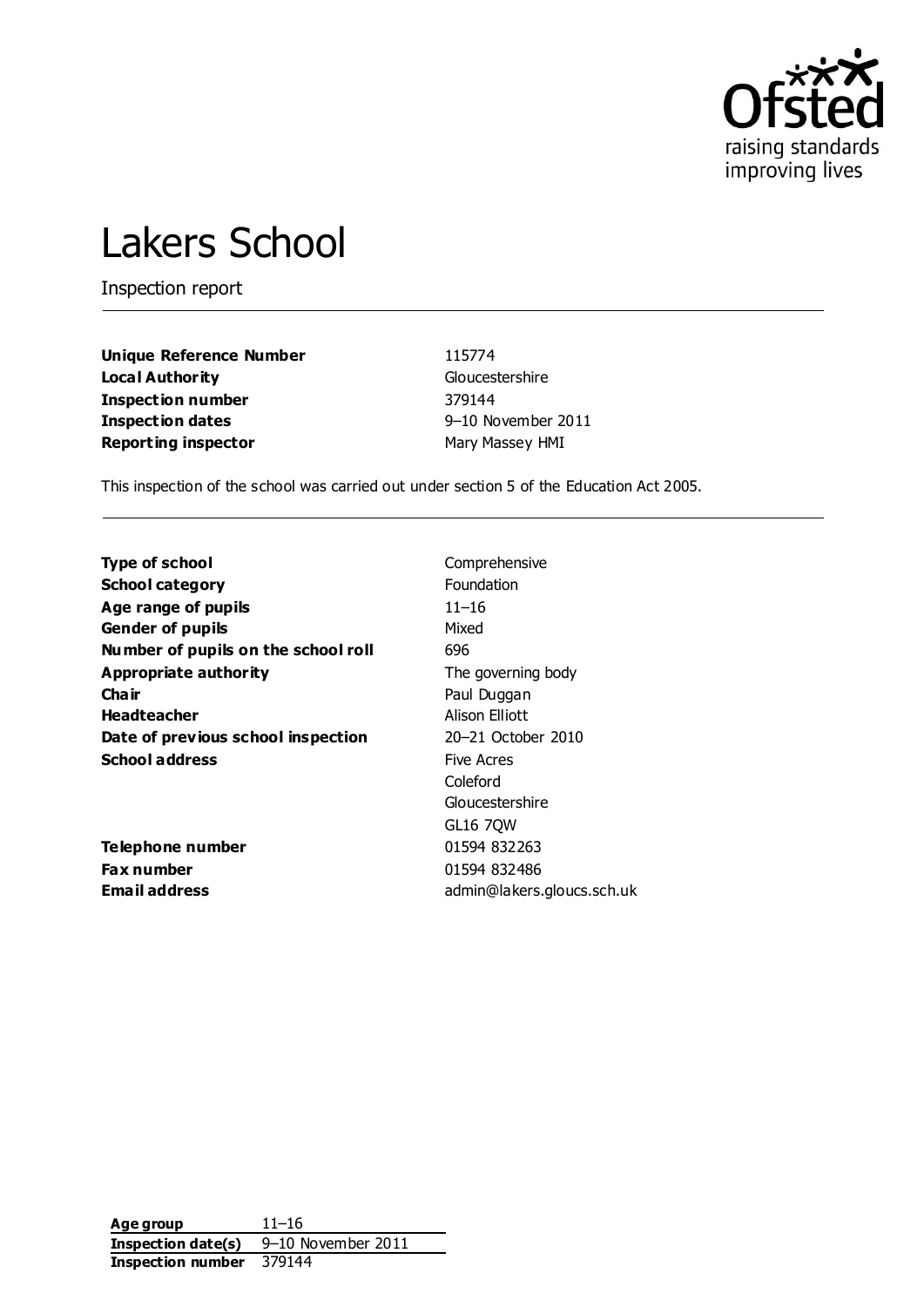The Office for Standards in Education, Children's Services and Skills (Ofsted) regulates and inspects to achieve excellence in the care of children and young people, and in education and skills for learners of all ages. It regulates and inspects childcare and children's social care, and inspects the Children and Family Court Advisory Support Service (Cafcass), schools, colleges, initial teacher training, work-based learning and skills training, adult and community learning, and education and training in prisons and other secure establishments. It assesses council children's services, and inspects services for looked after children, safeguarding and child protection.

Further copies of this report are obtainable from the school. Under the Education Act 2005, the school must provide a copy of this report free of charge to certain categories of people. A charge not exceeding the full cost of reproduction may be made for any other copies supplied.

If you would like a copy of this document in a different format, such as large print or Braille, please telephone 0300 123 4234, or email enquiries@ofsted.gov.uk.

You may copy all or parts of this document for non-commercial educational purposes, as long as you give details of the source and date of publication and do not alter the information in any way.

To receive regular email alerts about new publications, including survey reports and school inspection reports, please visit our website and go to 'Subscribe'.

Piccadilly Gate Store St **Manchester** M1 2WD

T: 0300 123 4234 Textphone: 0161 618 8524 E: enquiries@ofsted.gov.uk W: www.ofsted.gov.uk

**Ofsted** 

© Crown copyright 2011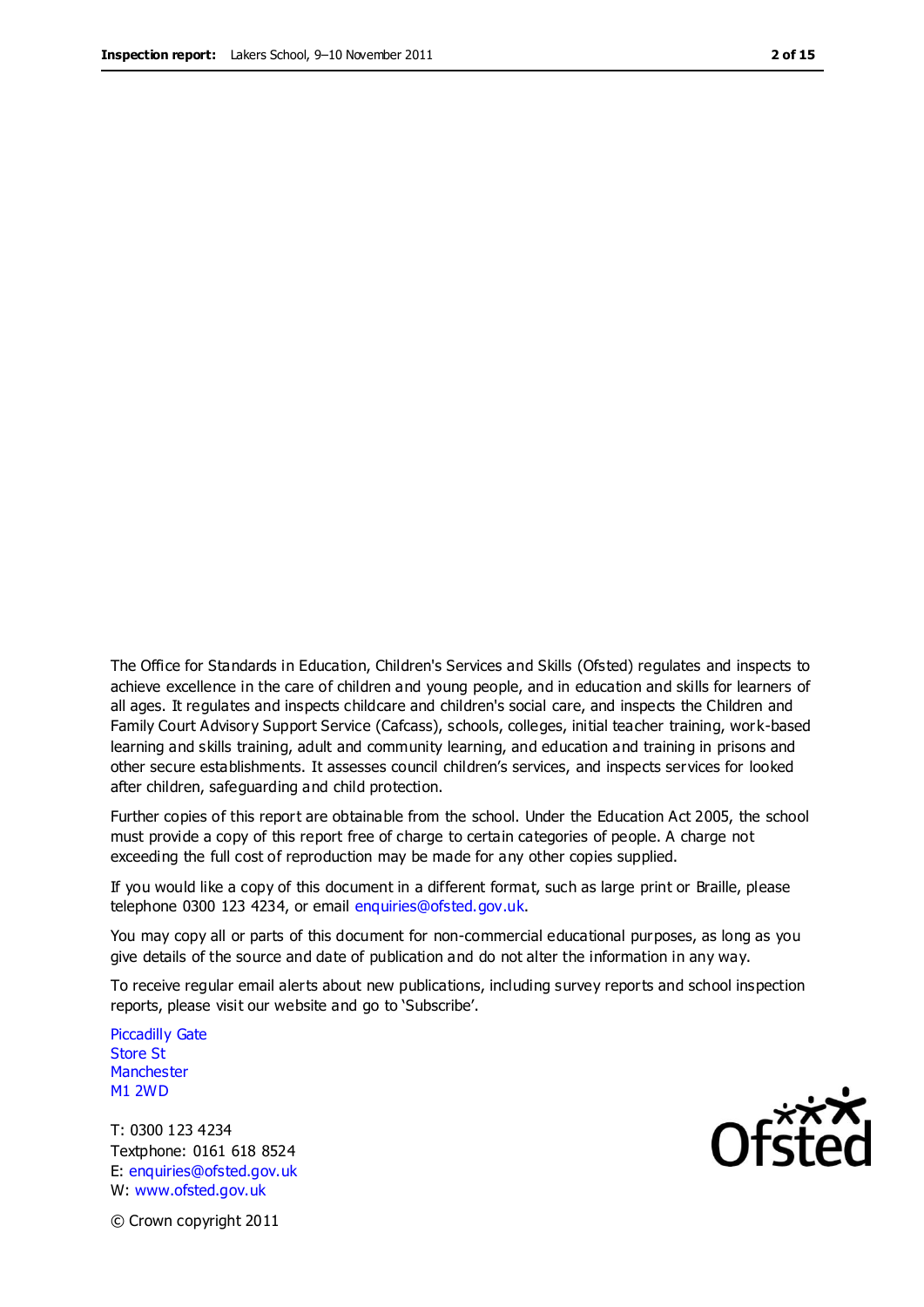# **Introduction**

This inspection was carried out by two of Her Majesty's Inspectors and and two additional inspectors. They observed 27 lessons taught by 26 teachers and carried out four 'learning walks'. The Chair of the Governing Body and a representative from the local authority were contacted by telephone and meetings were held with another member of the governing body, teachers and groups of students, including members of the student leadership team. Inspectors observed the school's work, and looked at documents, including the school's planning and monitoring records, and responses to the questionnaires from 306 parents and carers, 16 staff and 135 students.

The inspection team reviewed many aspects of the school's work. It looked in detail at a number of key areas.

- Whether there is convincing evidence that learning and progress of students in all year groups are improving securely and quickly.
- The quality of teaching and its impact on students' achievement, including the most able and those with special educational needs and/or disabilities.
- Whether the school's leaders, including the governing body, are effective in monitoring the school's work and can accurately identify those areas that need to improve.

# **Information about the school**

The school is smaller than most secondary schools and is located in a small town in the Forest of Dean. Student numbers have fallen very slightly since the last inspection, with Years 8 and 9 smaller than other year groups. Most students are of White British heritage, with few speaking English as an additional language. The proportion of students with special educational needs and/or disabilities is close to the national average. The proportion of students known to be eligible for free school meals is higher than the national average in younger year groups, but below average for older groups.

The school has specialist status for business and enterprise and is part of a cooperative trust with local primary schools. About a third of the students in Years 10 and 11 are involved in a shared curriculum with other local schools and colleges. The Royal Forest of Dean College is located on the same site as the school.

When last inspected, the school was given a notice to improve because it was performing significantly less well in English and mathematics than in all the circumstances it could reasonably be expected to perform.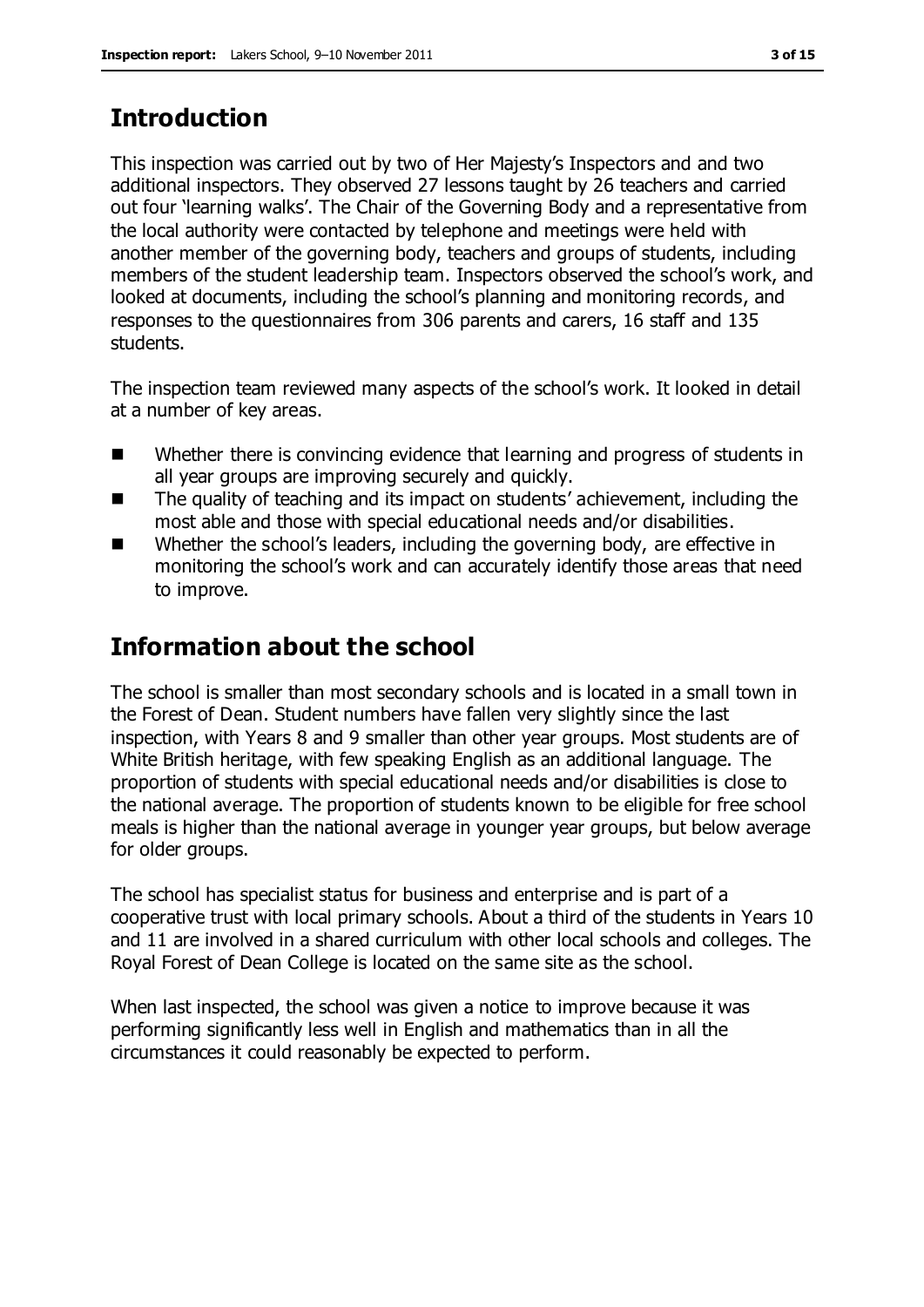# **Inspection judgements**

| Overall effectiveness: how good is the school?  |  |
|-------------------------------------------------|--|
| The school's capacity for sustained improvement |  |

# **Main findings**

In accordance with section 13 (5) of the Education Act 2005, Her Majesty's Chief Inspector is of the opinion that the school no longer requires significant improvement. Since the last inspection, the school has made progress in improving students' achievement so that it is now satisfactory. Unvalidated results from the most recent GCSE examinations show that students' attainment remains low because their English and mathematics skills are below average. However, there were significant improvements in other subjects, particularly in the proportion of students attaining the higher grades. Current students are making satisfactory and accelerating progress over time in both mathematics and English. The legacy of underachievement from previous years is reducing rapidly.

Since the last inspection, senior leaders have tackled robustly the identified areas for development. They have given high priority to developing teachers' skills by using the expertise already within the school and have also encouraged the role of curriculum team leaders in monitoring the quality of provision. This has resulted in a significant and growing proportion of good or better teaching which has led to improved achievement. The school's leaders have thus demonstrated satisfactory capacity to improve. Difficulties in staffing in English and mathematics are now resolved and so the quality of teaching is also more consistent.

Students enjoy being at school and this is evident from the rapidly improving rate of attendance, which is now above average. Positive relationships between staff and students encourage good behaviour, both in lessons and around the school. A broad and balanced curriculum, with a good range of vocational courses, supported by strong local school and college partnerships, means that students in Years 10 and 11 have a wide range of options from which to choose. The quality of care, guidance and support provided is good, with a strong emphasis on monitoring individual students' academic progression and ensuring that they are well prepared for the future.

Students are cooperative and willing to learn, but in some lessons they can be passive, especially when teaching is dull. However, when lessons are stimulating and exciting, students are noticeably keener to learn and participate enthusiastically. Teachers' subject knowledge is good and skilled, targeted questioning is frequently used to develop students' understanding, although sometimes this is the only method used to ensure that students with different needs and abilities are adequately catered for. Students with special educational needs and/or disabilities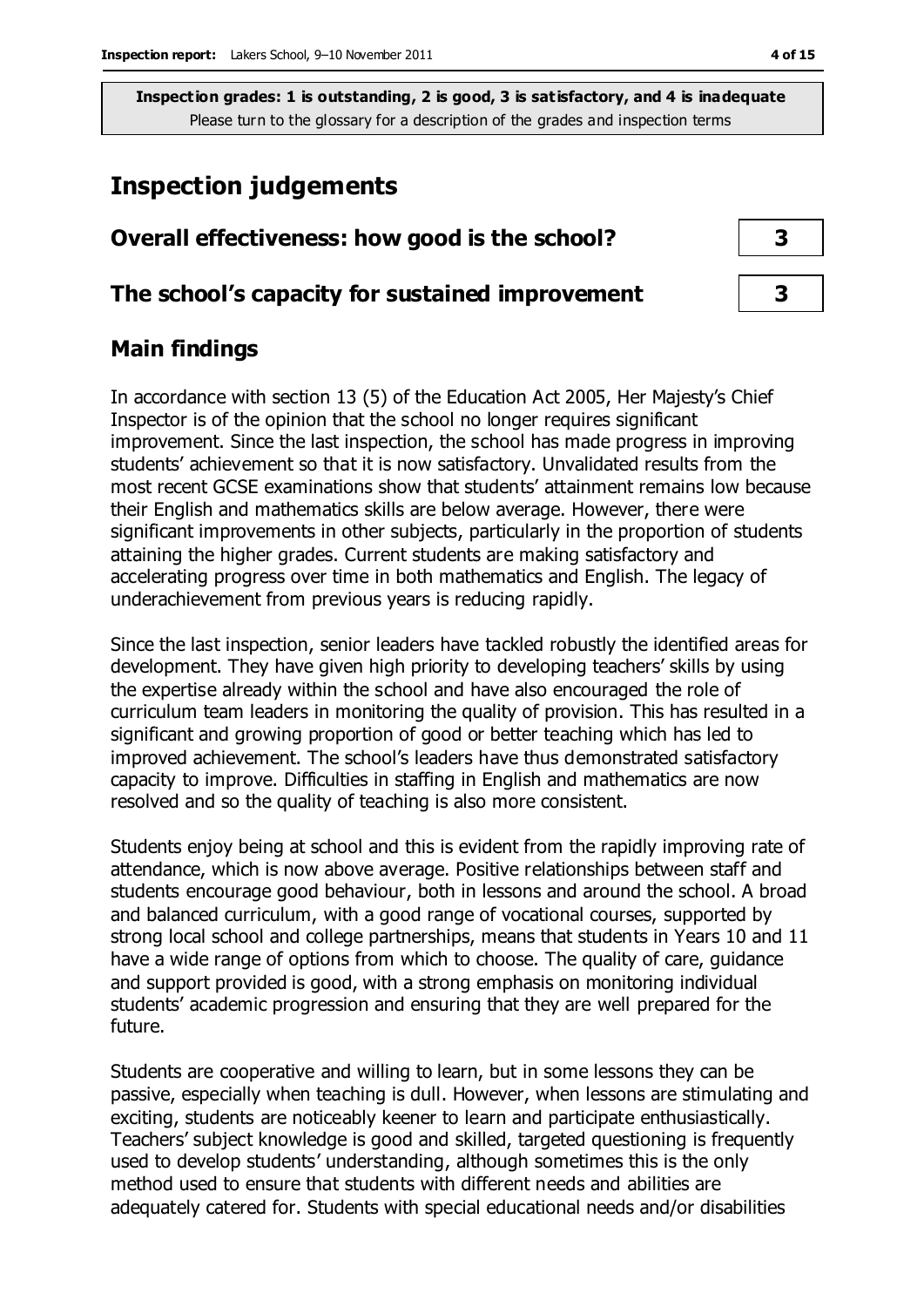make satisfactory progress in lessons, often because they have support from effective teaching assistants. Teachers' planning does not routinely identify or take into account the needs of individual students, neither are resources and activities provided that will ensure that each one makes the maximum progress. This is particularly the case for some younger students who have low literacy skills and find it difficult to access the full curriculum. Although extra support is provided for them, the programme lacks urgency and its impact is not monitored sufficiently closely. Teachers do not yet have the skills to support these students effectively in lessons.

The school's leaders put a strong emphasis on team work and share responsibility cooperatively at both senior and middle management level. A culture of accountability is developing across the school which has led to improvements in teaching and in students' progress. However, the recent strong emphasis on day-today management means that long-term strategic planning lacks clear direction. Leaders know the school's strengths and weaknesses well, but systems for monitoring and evaluating the impact of the actions they have taken are not always used effectively to inform future planning. Roles and responsibilities are not sufficiently precise, so members of the school staff are not always clear of their role in improvement.

Most parents and carers are happy with the education the school is providing and believe the school is led well. However, although their views are collected regularly, one in four feels that the school does not take account of their suggestions and concerns even though there is weekly communication through a newsletter. The governing body and senior team do not systematically provide feedback about the actions taken to tackle issues that parents and carers have raised either through questionnaires or individually. Parents and carers are not routinely involved in supporting their children's learning.

Up to 40% of the schools whose overall effectiveness is judged satisfactory may receive a monitoring visit by an Ofsted inspector before their next section 5 inspection.

# **What does the school need to do to improve further?**

- Raise students' attainment and further accelerate the rate at which they make progress by:
	- continuing to share the best practice in teaching and learning already in the school to develop teachers' skills
	- ensuring that lessons are sufficiently exciting and stimulating to motivate students to learn
	- encouraging teachers to focus more strongly on identifying barriers to individual students' learning and then providing resources and activities that meet their needs
	- providing clear success criteria for students in each lesson, followed by thorough feedback so that students know exactly what they need to do to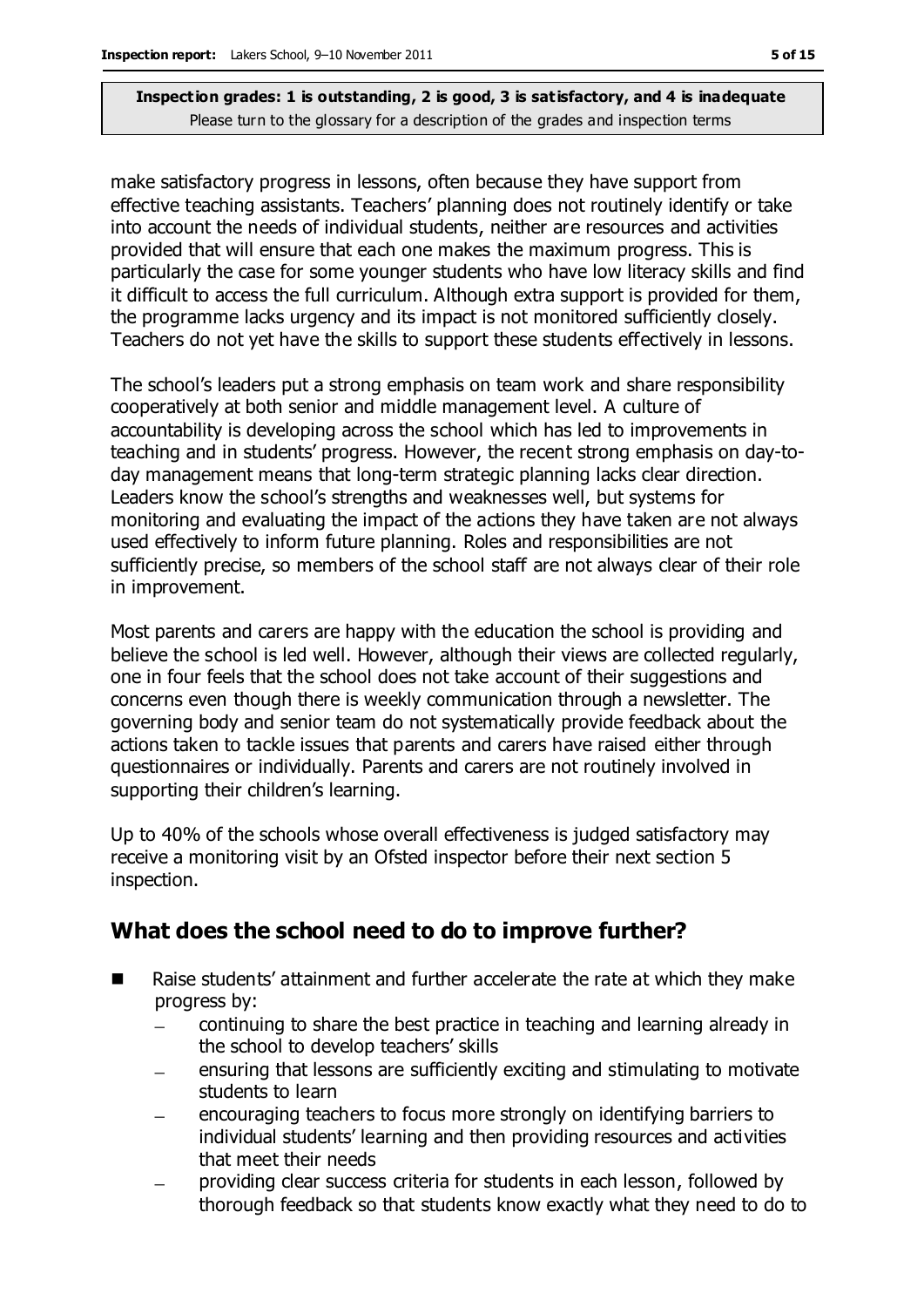reach or exceed their targets in each subject.

- Improve reading and writing skills, especially for younger students by:
	- ensuring that students with low literacy levels are identified quickly  $\equiv$
	- using a range of strategies to ensure that reading for these students improves rapidly, so that they can all access the curriculum
	- developing teachers' skills so there is a systematic approach and  $\overline{\phantom{0}}$ consistent language to support reading and writing across the school.
- $\blacksquare$  Improve the quality of strategic planning by:
	- ensuring there are clear systems for monitoring and evaluating the impact of actions taken
	- using the information collected to identify clear priorities tightly linked to  $\equiv$ measurable success criteria
	- ensuring that roles and responsibilities to implement the school improvement plan are explicit.
- Ensure that the governing body and the school's senior leaders improve the consistency and quality of the school's communication with parents and carers by:
	- informing them regularly about how the school has acted on their  $\equiv$ suggestions and concerns
	- involving them more actively in supporting their children's learning  $\equiv$
	- developing systems to raise awareness of the school's policies and how  $\overline{\phantom{a}}$ the impact of these is monitored and reviewed.

# **Outcomes for individuals and groups of pupils 3**

In the 2011 GCSE examinations, unvalidated data show that there was a modest rise in the proportion of students attaining grades  $A^*$  to C in mathematics. However, attainment in English did not rise. This means that the proportion of students attaining five A\* to C grades including English and mathematics remained below the national average. The school has analysed the reasons for this thoroughly and taken robust measures to tackle the problems. Evidence from the school's assessment data and from lesson observations during the inspection shows that the rate at which students are making progress is now rising rapidly, particularly in mathematics. Improvement in students' achievement in English since the last inspection was initially slower, but is now beginning to accelerate. In both subjects, a higher proportion of students in every year group are making satisfactory progress from their starting points and some are making good progress. This is largely the result of better teaching. Even though there is a substantial legacy of underachievement for current students in Year 11, data indicate that they are already on track to attain results in 2012 that are much closer to the national averages. The gap between the performance of students who are known to be eligible for free school meals and other students is closing and is smaller than the national figure. Overall, students' achievement is satisfactory and rising rapidly.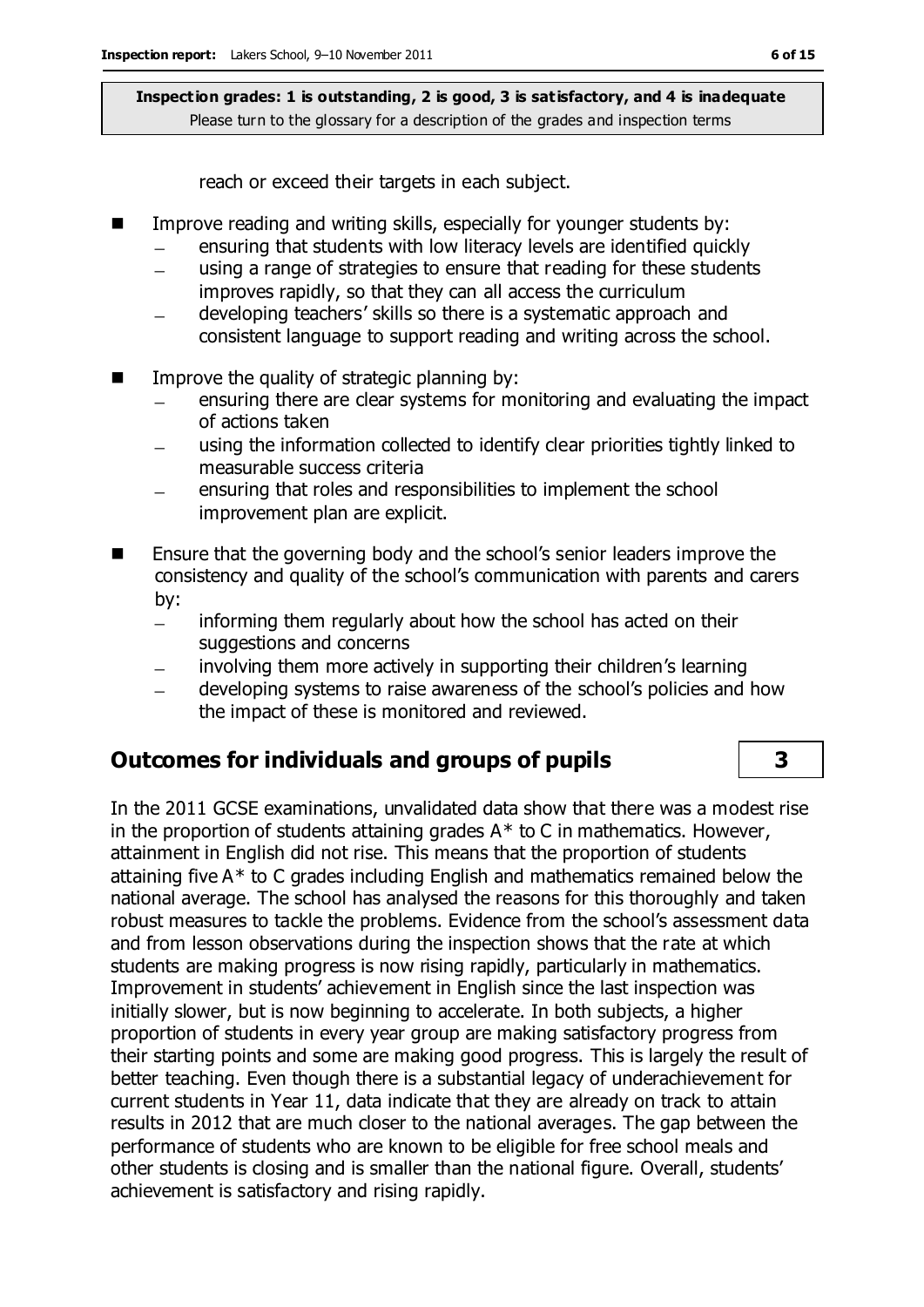Students say that they enjoy school and that they feel safe. If they have difficulties, they say there is always a member of staff to talk to and generally bullying incidents are dealt with effectively. They are aware of how to keep themselves safe, especially after a recent presentation involving parents and carers, the police and the local community on how to act responsibly on social networking sites and on the internet. Students have a good awareness of how to keep themselves healthy, with a high proportion taking school meals. There is a wide range of extra-curricular sporting activities, although more boys take part than girls. As a result of activities linked to business and enterprise specialist status, students have a sound understanding of the world of work. They have good information and communication technology skills, but literacy and numeracy skills are more limited. There are opportunities for students to make a positive contribution to the school and local community, but these do not involve all students. Although moral and social development are good, students' understanding of their role in a multicultural United Kingdom is underdeveloped.

These are the grades for pupils' outcomes

| Pupils' achievement and the extent to which they enjoy their learning                                                     |                |  |
|---------------------------------------------------------------------------------------------------------------------------|----------------|--|
| Taking into account:                                                                                                      |                |  |
| Pupils' attainment <sup>1</sup>                                                                                           | 4              |  |
| The quality of pupils' learning and their progress                                                                        | 3              |  |
| The quality of learning for pupils with special educational needs and/or disabilities<br>and their progress               | 3              |  |
| The extent to which pupils feel safe                                                                                      | $\overline{2}$ |  |
| Pupils' behaviour                                                                                                         |                |  |
| The extent to which pupils adopt healthy lifestyles                                                                       |                |  |
| The extent to which pupils contribute to the school and wider community                                                   |                |  |
| The extent to which pupils develop workplace and other skills that will<br>contribute to their future economic well-being |                |  |
| Taking into account:                                                                                                      |                |  |
| Pupils' attendance <sup>1</sup>                                                                                           | 2              |  |
| The extent of pupils' spiritual, moral, social and cultural development                                                   | 3              |  |

# **How effective is the provision?**

A higher proportion of good teaching is leading to accelerating achievement for students. Since the last inspection, the quality of assessment has improved and reliable data are now available so students' progress is measured regularly. In the most effective lessons, prior knowledge and current assessment data are used to inform planning, but where teaching is weaker, sometimes the work is pitched too low and expectations of what students can achieve are not high enough. In the best

 $\overline{a}$ <sup>1</sup> The grades for attainment and attendance are: 1 is high; 2 is above average; 3 is broadly average; and 4 is low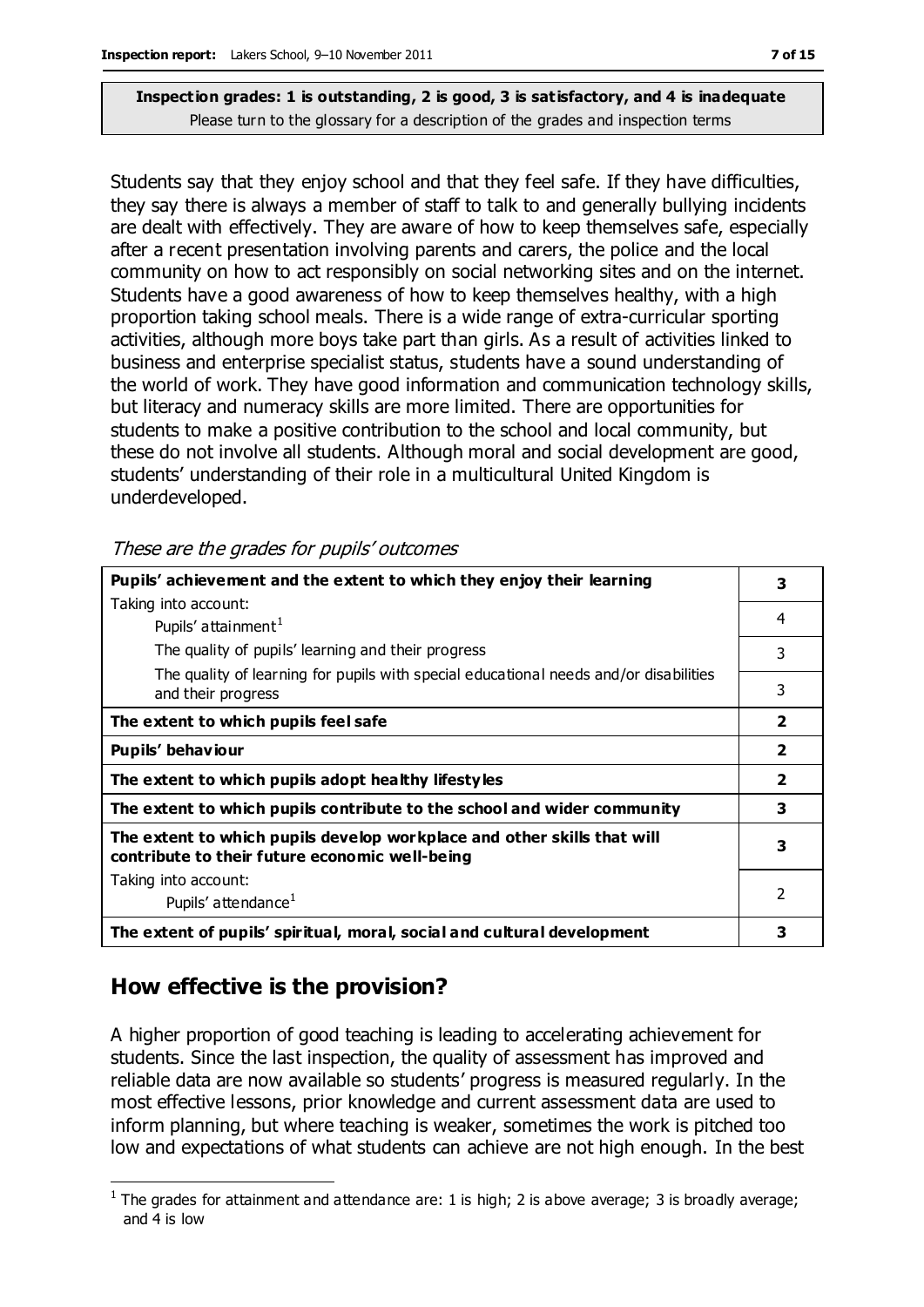lessons, the teaching is entirely focused on individual students' learning. The pace and the work provided are adjusted as the teacher responds to the answers students give to questions, so that individual students' needs are met. However, this is not always the case, and sometimes completing the task takes priority over the quality of the learning.

Regular assessment points during the year and a robust system for tracking progress ensure that students who are underachieving are identified quickly. Students say that the quality of marking and feedback is improving, although it is still inconsistent across the school. Most students are aware of the target grades or levels they are aiming for and how they are currently performing. However, because the criteria for success in each lesson are not made explicit and marking is not linked to them, students are not consistently aware of exactly what they need to do in order to improve in each subject. During the inspection, very few examples were seen of students assessing their own learning. In some lessons, technology is used effectively to enhance learning.

Recent adjustments to the curriculum have increased the time available for modern foreign languages in order allow students to meet the requirements of the new English Baccalaureate. The school has had a recent focus on developing skills in literacy and numeracy, with imaginative and creative use of cross-curricular work in Years 7 and 8. This priority is also evident in classroom displays, some marking and occasionally teaching. However, opportunities are frequently missed to develop these skills within the context of other subjects, or to use the potential of the vertical tutoring system to support younger students in reading.

The personal, health and social education programme is effectively taught by specialist teachers in Years 7, 8 and 9, and also covers religious education and citizenship. However, the course taught by tutors in Years 10 and 11 is not valued by students. They are, nevertheless, well prepared as they transfer to further education or employment at the end of Year 11 as a result of good quality advice. In 2011, every student leaving the school entered either further education or employment. Students also describe the transfer from Year 6 to Year 7 as smooth, and say they have good advice in Year 9 about choosing their GCSE courses. Students whose circumstances may make them vulnerable are taken care of well and teaching assistants provide consistent support.

| The quality of teaching                                                                                    |  |
|------------------------------------------------------------------------------------------------------------|--|
| Taking into account:                                                                                       |  |
| The use of assessment to support learning                                                                  |  |
| The extent to which the curriculum meets pupils' needs, including, where<br>relevant, through partnerships |  |
| The effectiveness of care, guidance and support                                                            |  |

These are the grades for the quality of provision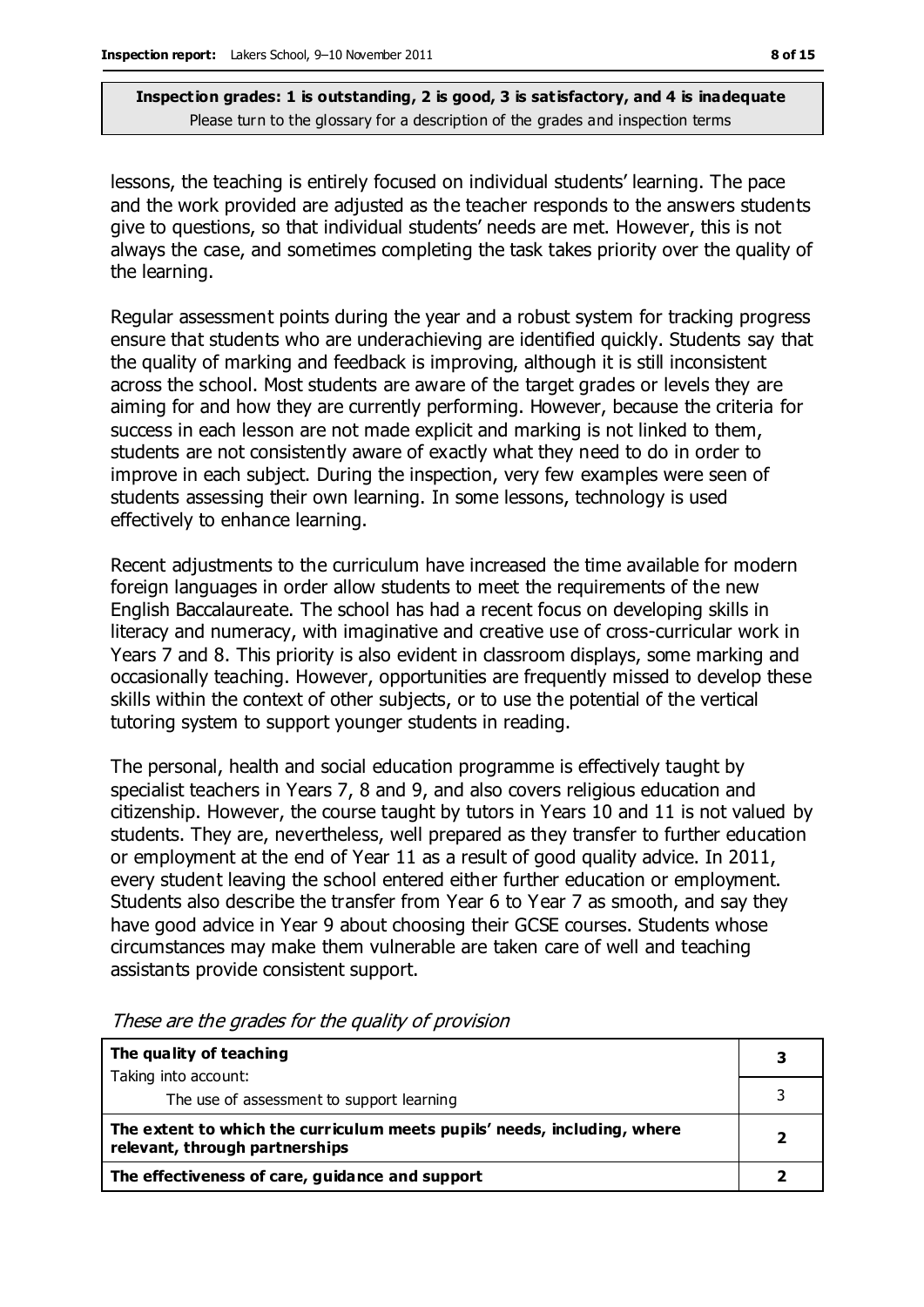## **How effective are leadership and management?**

The headteacher and her senior team have provided coaching and support to enhance the skills of middle managers. Increased autonomy and a regular forum to share good practice have led to improvements in the way in which teaching is monitored. This is not yet completely consistent across subjects, but is leading to increased accountability for teachers and is generating ambition. Both teaching and non-teaching staff are fully committed to improve outcomes for students. The governing body is increasingly holding the school to account and has recently been strengthened and energised with new members, bringing additional expertise and rigour to the governing body. This is especially the case for safeguarding arrangements, which although satisfactory overall, have some shortcomings in their administration. As the school's self-evaluation becomes more accurate, governors' understanding of strengths and weaknesses is becoming increasingly effective in supporting the school and holding it to account. Arrangements for safeguarding students are secure, especially through health and safety and child protection procedures. However, systems for reviewing and monitoring the impact of policies are not sufficiently robust.

The school's inclusive approach ensures that students from all groups are treated equally. Assessment information is now being widely used to check the equality of outcomes of different groups of students. Work to improve the promotion of community cohesion is satisfactory, with much activity locally and an international link with a school in Kenya. Planning is less well focused on tackling students' limited awareness of cultural diversity in this country.

| The effectiveness of leadership and management in embedding ambition and<br>driving improvement                                                                     | 3              |
|---------------------------------------------------------------------------------------------------------------------------------------------------------------------|----------------|
| Taking into account:                                                                                                                                                |                |
| The leadership and management of teaching and learning                                                                                                              | 3              |
| The effectiveness of the governing body in challenging and supporting the<br>school so that weaknesses are tackled decisively and statutory responsibilities<br>met | 3              |
| The effectiveness of the school's engagement with parents and carers                                                                                                | 3              |
| The effectiveness of partnerships in promoting learning and well-being                                                                                              | $\overline{2}$ |
| The effectiveness with which the school promotes equality of opportunity and<br>tackles discrimination                                                              | 3              |
| The effectiveness of safeguarding procedures                                                                                                                        | 3              |
| The effectiveness with which the school promotes community cohesion                                                                                                 | 3              |
| The effectiveness with which the school deploys resources to achieve value for<br>money                                                                             | 3              |

#### These are the grades for leadership and management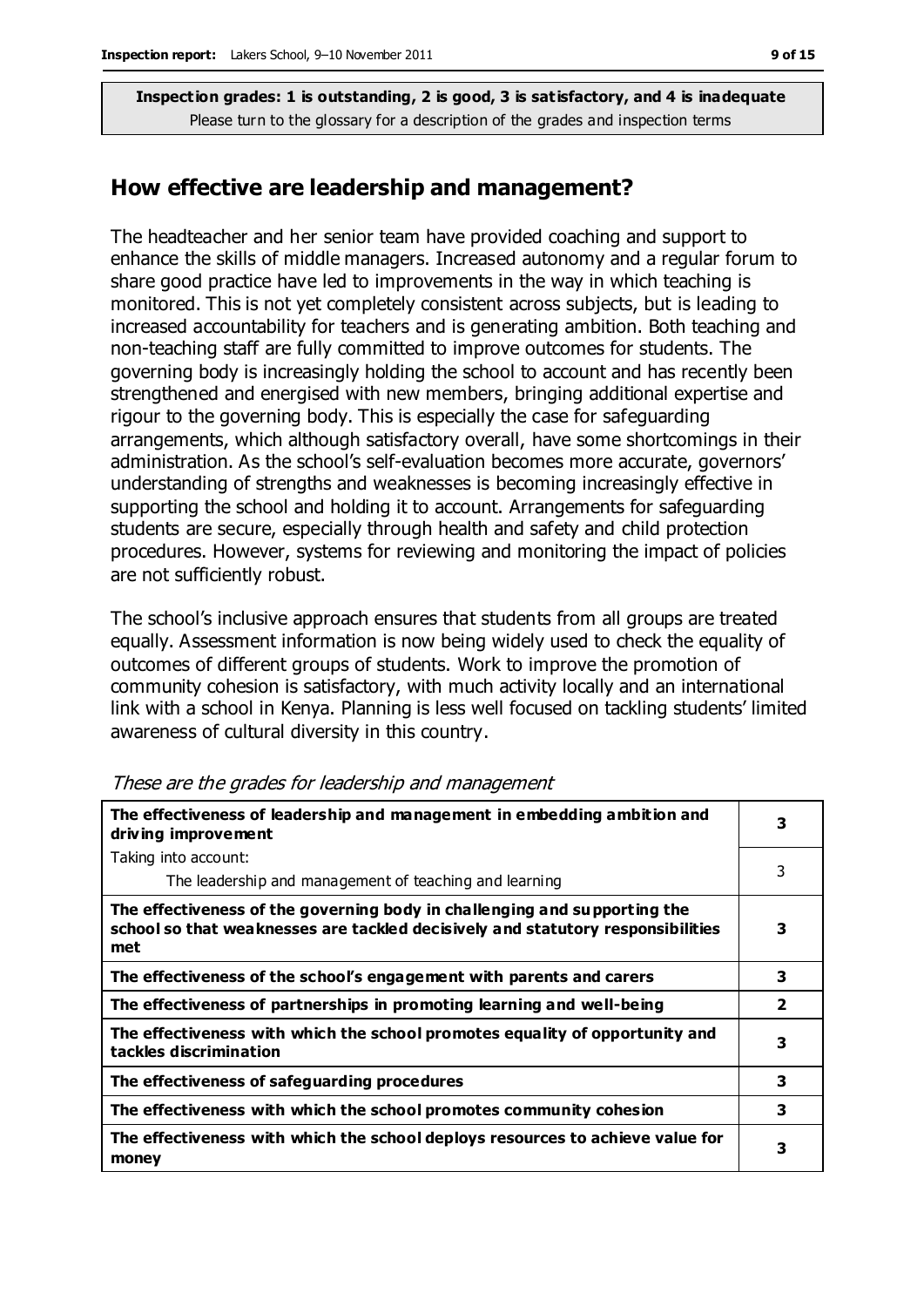### **Views of parents and carers**

Almost a third of parents and carers responded to the questionnaire, which is much higher than usually found. Most were happy with their child's experience and said that their child enjoyed school and was kept safe. Over half of those who made additional comments said that specific staff had made a significant difference to their child's experience at school. Others mentioned the friendly and helpful approach of the staff in reception. Although a few parents and carers felt that communication was exceptionally good the main concern of those writing additional comments was that they were not well enough informed about their child's progress and that although their concerns were listened to, they were not acted on. Inspectors have identified this as an area for improvement. A small minority of parents and carers expressed concerns about the way in which unacceptable behaviour is dealt with in the school. Inspectors judged behaviour both in lessons and around the school as good. Systems for managing behaviour are well understood by students and the overwhelming majority respond appropriately to sanctions.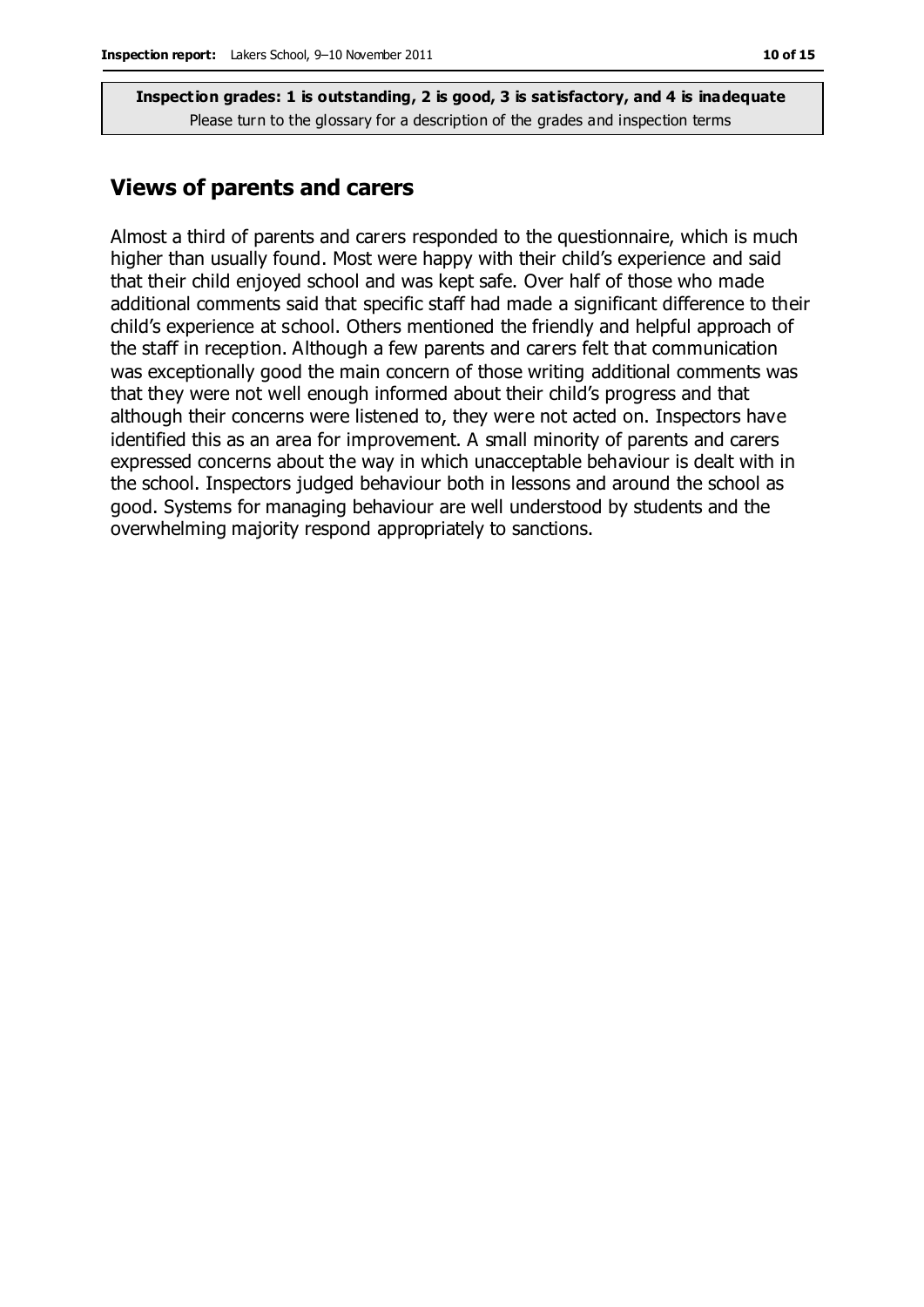#### **Responses from parents and carers to Ofsted's questionnaire**

Ofsted invited all the registered parents and carers of pupils registered at Lakers School to complete a questionnaire about their views of the school.

In the questionnaire, parents and carers were asked to record how strongly they agreed with 13 statements about the school.

The inspection team received 306 completed questionnaires by the end of the on-site inspection. In total, there are 696 pupils registered at the school.

| <b>Statements</b>                                                                                                                                                                                                                                       | <b>Strongly</b><br>agree |               | <b>Agree</b> |               | <b>Disagree</b> |               | <b>Strongly</b><br>disagree |                |
|---------------------------------------------------------------------------------------------------------------------------------------------------------------------------------------------------------------------------------------------------------|--------------------------|---------------|--------------|---------------|-----------------|---------------|-----------------------------|----------------|
|                                                                                                                                                                                                                                                         | <b>Total</b>             | $\frac{1}{2}$ | <b>Total</b> | $\frac{1}{2}$ | <b>Total</b>    | $\frac{0}{0}$ | <b>Total</b>                | $\frac{0}{0}$  |
| My child enjoys school                                                                                                                                                                                                                                  | 102                      | 33            | 179          | 58            | 19              | 6             | 3                           | $\mathbf{1}$   |
| The school keeps my child<br>safe                                                                                                                                                                                                                       | 105                      | 34            | 184          | 60            | 8               | 3             | $\overline{4}$              | $\mathbf{1}$   |
| The school informs me about<br>my child's progress                                                                                                                                                                                                      | 90                       | 29            | 169          | 55            | 31              | 10            | 5                           | $\overline{2}$ |
| My child is making enough<br>progress at this school                                                                                                                                                                                                    | 81                       | 26            | 180          | 59            | 27              | 9             | $\overline{4}$              | $\mathbf{1}$   |
| The teaching is good at this<br>school                                                                                                                                                                                                                  | 70                       | 23            | 196          | 64            | 19              | 6             | 3                           | $\mathbf{1}$   |
| The school helps me to<br>support my child's learning                                                                                                                                                                                                   | 62                       | 20            | 188          | 61            | 40              | 3             | 6                           | $\overline{2}$ |
| The school helps my child to<br>have a healthy lifestyle                                                                                                                                                                                                | 52                       | 17            | 194          | 63            | 42              | 14            | 6                           | $\overline{2}$ |
| The school makes sure that<br>my child is well prepared for<br>the future (for example<br>changing year group,<br>changing school, and for<br>children who are finishing<br>school, entering further or<br>higher education, or entering<br>employment) | 98                       | 32            | 166          | 54            | 19              | 6             | $\overline{2}$              | $\mathbf{1}$   |
| The school meets my child's<br>particular needs                                                                                                                                                                                                         | 79                       | 26            | 178          | 58            | 31              | 10            | 6                           | $\overline{2}$ |
| The school deals effectively<br>with unacceptable behaviour                                                                                                                                                                                             | 71                       | 23            | 162          | 53            | 43              | 14            | 11                          | 4              |
| The school takes account of<br>my suggestions and<br>concerns                                                                                                                                                                                           | 62                       | 20            | 168          | 55            | 39              | 13            | 6                           | $\overline{2}$ |
| The school is led and<br>managed effectively                                                                                                                                                                                                            | 98                       | 32            | 171          | 56            | 19              | 6             | 4                           | $\mathbf{1}$   |
| Overall, I am happy with my<br>child's experience at this<br>school                                                                                                                                                                                     | 104                      | 34            | 164          | 54            | 21              | 7             | 6                           | $\overline{2}$ |

The table above summarises the responses that parents and carers made to each statement. The percentages indicate the proportion of parents and carers giving that response out of the total number of completed questionnaires. Where one or more parents and carers chose not to answer a particular question, the percentages will not add up to 100%.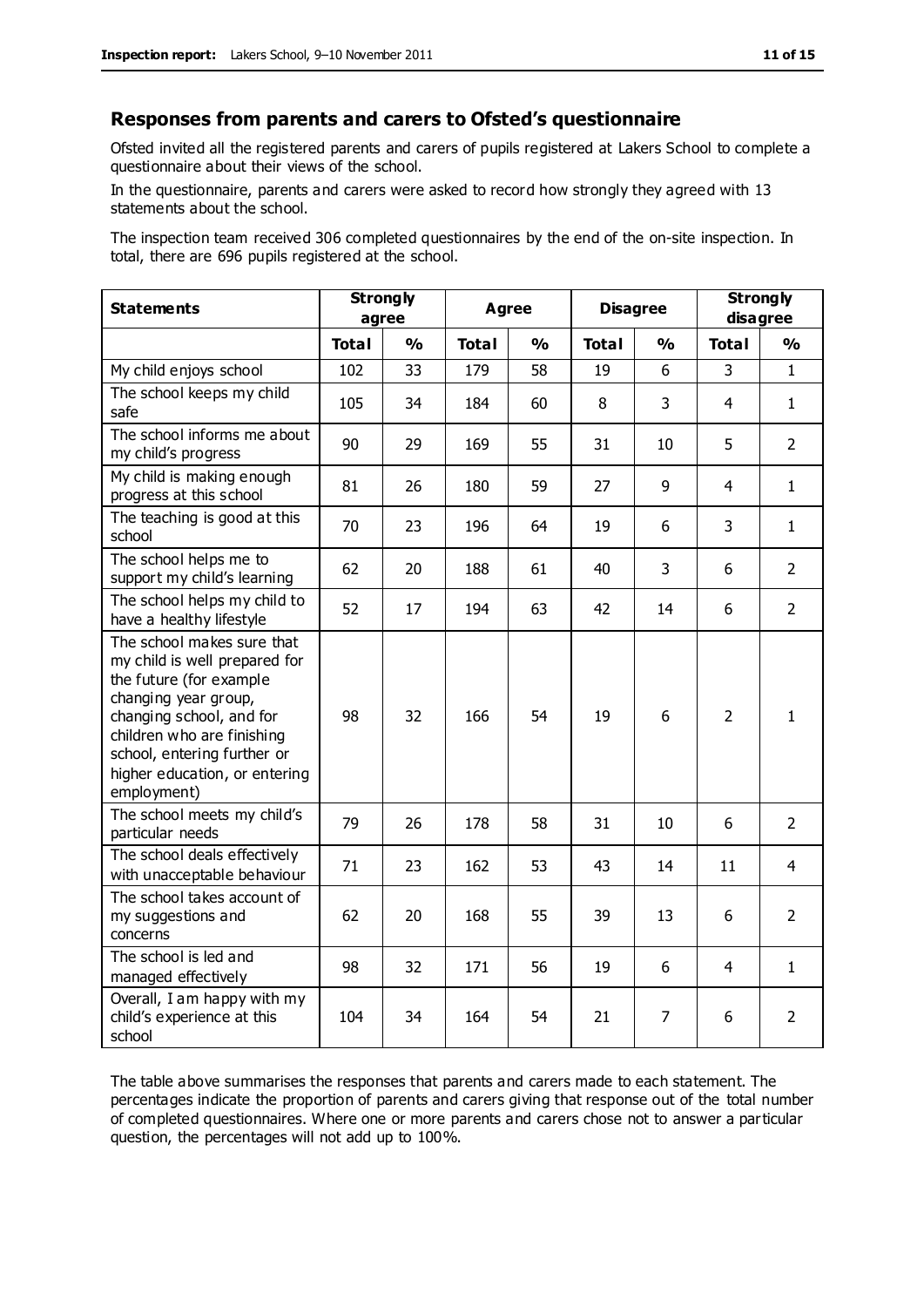# **Glossary**

## **What inspection judgements mean**

| <b>Grade</b> | <b>Judgement</b> | <b>Description</b>                                            |
|--------------|------------------|---------------------------------------------------------------|
| Grade 1      | Outstanding      | These features are highly effective. An outstanding           |
|              |                  | school provides exceptionally well for all its pupils' needs. |
| Grade 2      | Good             | These are very positive features of a school. A school        |
|              |                  | that is good is serving its pupils well.                      |
| Grade 3      | Satisfactory     | These features are of reasonable quality. A satisfactory      |
|              |                  | school is providing adequately for its pupils.                |
| Grade 4      | Inadequate       | These features are not of an acceptable standard. An          |
|              |                  | inadequate school needs to make significant                   |
|              |                  | improvement in order to meet the needs of its pupils.         |
|              |                  | Ofsted inspectors will make further visits until it           |
|              |                  | improves.                                                     |

## **Overall effectiveness of schools**

|                       | Overall effectiveness judgement (percentage of schools) |      |                     |                   |
|-----------------------|---------------------------------------------------------|------|---------------------|-------------------|
| <b>Type of school</b> | <b>Outstanding</b>                                      | Good | <b>Satisfactory</b> | <b>Inadequate</b> |
| Nursery schools       | 43                                                      | 47   | 10                  |                   |
| Primary schools       | 6                                                       | 46   | 42                  |                   |
| Secondary             | 14                                                      | 36   | 41                  |                   |
| schools               |                                                         |      |                     |                   |
| Sixth forms           | 15                                                      | 42   | 41                  | 3                 |
| Special schools       | 30                                                      | 48   | 19                  |                   |
| Pupil referral        | 14                                                      | 50   | 31                  |                   |
| units                 |                                                         |      |                     |                   |
| All schools           | 10                                                      | 44   | 39                  |                   |

New school inspection arrangements were introduced on 1 September 2009. This means that inspectors now make some additional judgements that were not made previously.

The data in the table above are for the period 1 September 2010 to 08 April 2011 and are consistent with the latest published official statistics about maintained school inspection outcomes (see [www.ofsted.gov.uk\)](http://www.ofsted.gov.uk/).

The sample of schools inspected during 2010/11 was not representative of all schools nationally, as weaker schools are inspected more frequently than good or outstanding schools.

Percentages are rounded and do not always add exactly to 100.

Sixth form figures reflect the judgements made for the overall effectiveness of the sixth form in secondary schools, special schools and pupil referral units.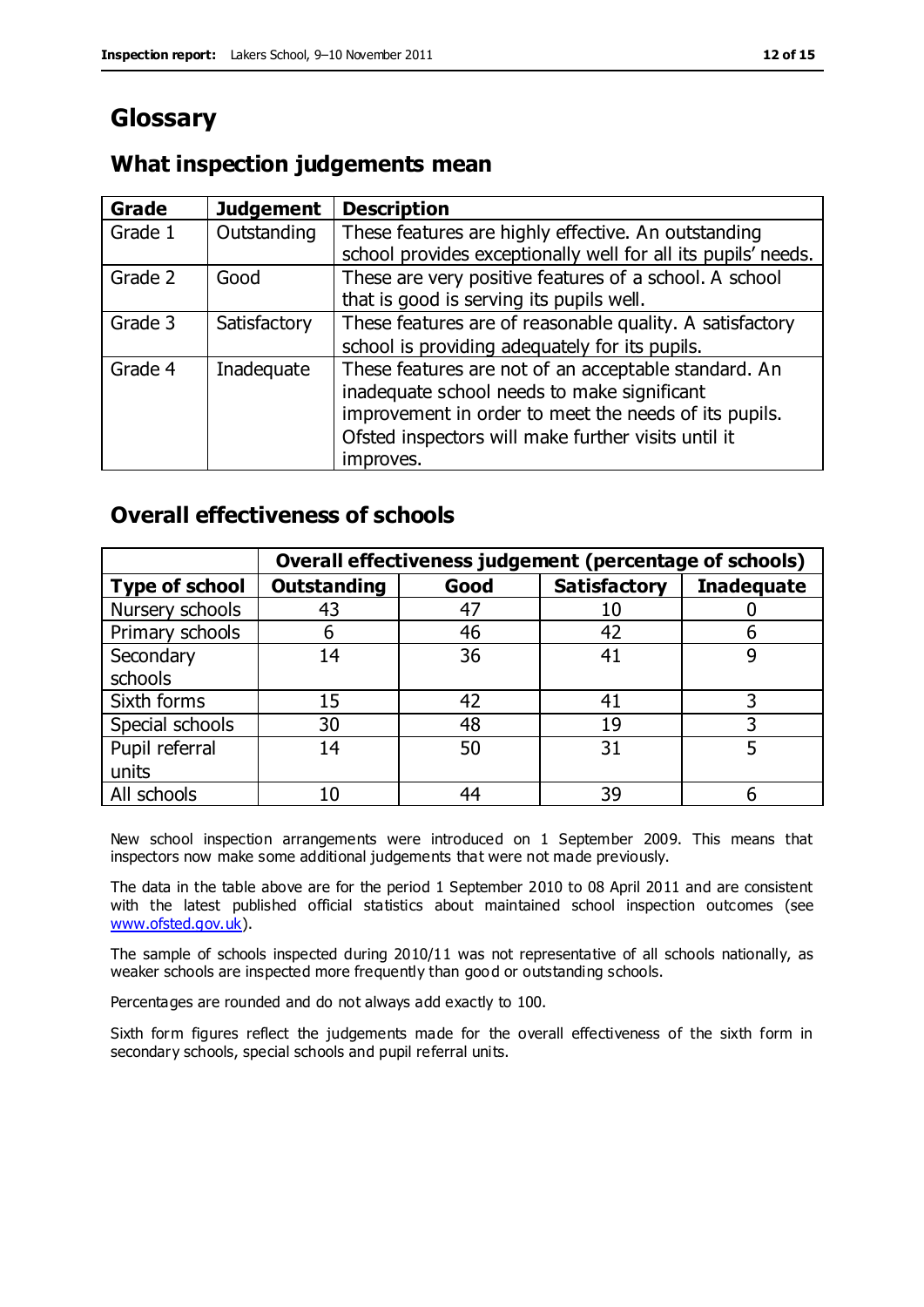# **Common terminology used by inspectors**

| Achievement:               | the progress and success of a pupil in their<br>learning, development or training.                                                                                                                                                                                                                                                  |
|----------------------------|-------------------------------------------------------------------------------------------------------------------------------------------------------------------------------------------------------------------------------------------------------------------------------------------------------------------------------------|
| Attainment:                | the standard of the pupils' work shown by test and<br>examination results and in lessons.                                                                                                                                                                                                                                           |
| Capacity to improve:       | the proven ability of the school to continue<br>improving. Inspectors base this judgement on what<br>the school has accomplished so far and on the<br>quality of its systems to maintain improvement.                                                                                                                               |
| Leadership and management: | the contribution of all the staff with responsibilities,<br>not just the headteacher, to identifying priorities,<br>directing and motivating staff and running the<br>school.                                                                                                                                                       |
| Learning:                  | how well pupils acquire knowledge, develop their<br>understanding, learn and practise skills and are<br>developing their competence as learners.                                                                                                                                                                                    |
| Overall effectiveness:     | inspectors form a judgement on a school's overall<br>effectiveness based on the findings from their<br>inspection of the school. The following judgements,<br>in particular, influence what the overall<br>effectiveness judgement will be.                                                                                         |
|                            | The school's capacity for sustained<br>a l<br>improvement.<br>Outcomes for individuals and groups of<br>ш<br>pupils.<br>The quality of teaching.<br>ш<br>The extent to which the curriculum meets<br>pupils' needs, including, where relevant,<br>through partnerships.<br>The effectiveness of care, guidance and<br>п<br>support. |
| Progress:                  | the rate at which pupils are learning in lessons and<br>over longer periods of time. It is often measured<br>by comparing the pupils' attainment at the end of a<br>key stage with their attainment when they started.                                                                                                              |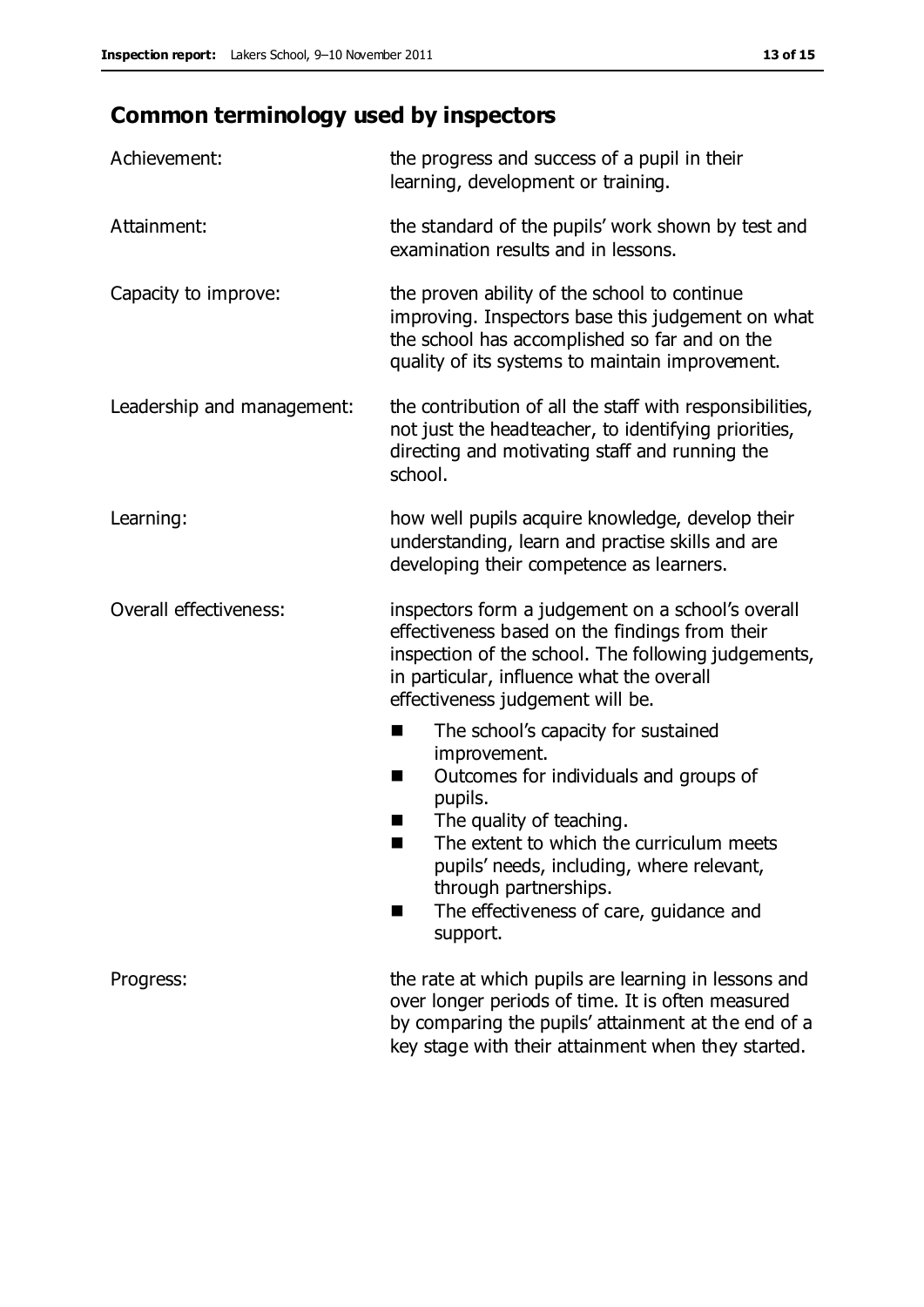#### **This letter is provided for the school, parents and carers to share with their children. It describes Ofsted's main findings from the inspection of their school.**

11 November 2011

Dear Students

#### **Inspection of Lakers School, Coleford, GL16 7QW**

This letter is to thank you for your help during the recent inspection and to give you our findings. You may remember that at its last inspection, the school was judged as needing significant improvement. From this inspection, our evidence shows that this is no longer the case and that the school is satisfactory and improving. This is what we found out, and the further improvements we have recommended.

- You are now making satisfactory progress and achievement is rising, although by the time you leave school, standards are still lower than those found nationally.
- Most of you enjoy school and attend regularly. You behave well, want to learn and you get on well together. You need to keep doing these things.
- Most of you told us you feel safe and well cared for and that the staff are there to help if you need them.
- Teaching is improving so more of you are making good progress. This is not the case in all lessons, and there are still improvements to be made, especially by making sure that the work and help you are given match your individual needs.
- You have a good curriculum but, in all subjects, you need to be given more opportunities to develop your literacy and numeracy skills.
- The school's senior leaders, staff and governors are making improvements. We have asked them to find out what works and what does not so they can plan really effectively for the future.

Your parents and carers would like to feel that their opinions are taken into account so they know what changes the school is making to act on what they suggest. We have asked the school's leaders to give your parents and carers regular feedback and to encourage them to be more involved in your learning.

Yours sincerely

Mary Massey Her Majesty's Inspector